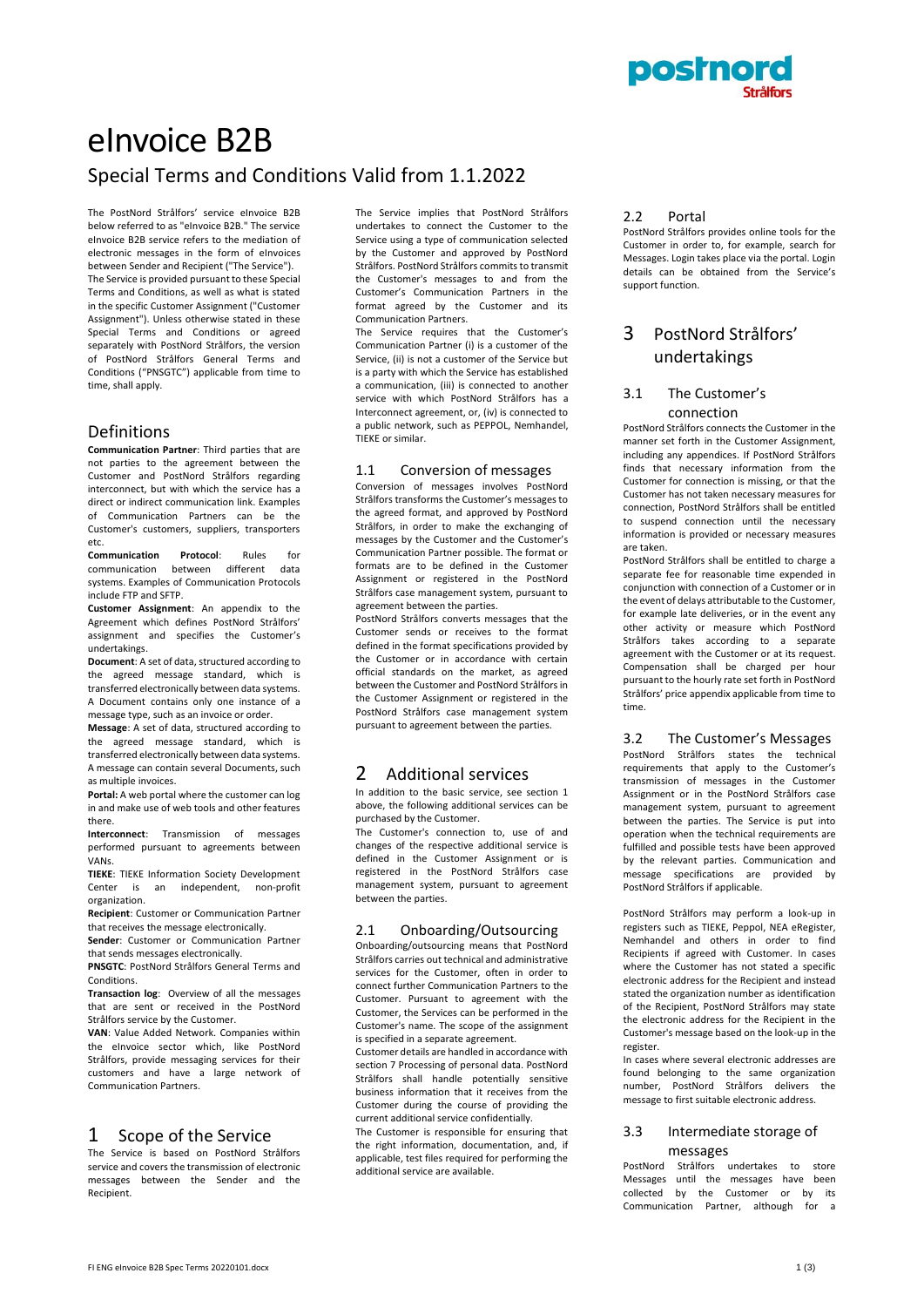maximum of 30 days from the date of arrival of the message at the PostNord Strålfors Service.

#### 3.4 Delivery

PostNord Strålfors delivers the Message to the Recipient by transferring the message to the Recipient via the agreed communication method, as soon as possible after the message has been received by PostNord Strålfors.

In cases in which the Communication Partner is the Recipient and uses an intermediary (e.g. a VAN), PostNord Strålfors is responsible for the delivery of the Message to the appointed delivery point.

Files or messages that cannot be processed are stopped and PostNord Strålfors notifies the Sender accordingly. In some cases, this notification is carried out on Communication Protocol Level. The Sender is responsible for handling such notifications.

The time for the delivery depends on the size of the message, the communication conditions at the Customer and the Communication Partner, possible conversions etc. and PostNord Strålfors does not guarantee a specific delivery time unless agreed otherwise.

#### 3.5 Support

PostNord Strålfors provides a support function in relation to the Service to which the Customer may report errors in the Service. Through the support function, PostNord Strålfors also assists the Customer to a reasonable extent with responses to questions regarding the Service and enquiries regarding sent and received documents.

Unless otherwise agreed or notified, PostNord Strålfors' support function is staffed during hours published according to sectio[n 8](#page-2-0) below.

PostNord Strålfors is at all times entitled to charge for time spent on support outside the times set forth above or where PostNord Strålfors performs any specific, with Customer agreed, activity or measure. Remuneration is payable for reasonable amounts of time, by the hour and in accordance with hourly rates, or using the currently valid PostNord Strålfors price appendix for services that are provided.

#### 3.5.1 Extended Support

This option entails that PostNord Strålfors undertakes to provide support to the Customer in matters which exceed the support function offered by PostNord Strålfors as a part of the standard service. The following are examples of what the extended support function may contain:

- a) support to the end users of the Service; b) administration of the Customer's
- administration interface; c) extended service hours for the support
- service: and/or
- d) fixed deadlines for support measures.
- e) technical monitoring of the Customer's flows

The agreement on extended support, as well as the extent thereof, is set out in the Customer Assignment. The Customer will be charged a fee for the extended support in accordance with PostNord Strålfors' price appendix, applicable from time to time.

#### 3.6 Connection of

#### Communication Partners

In cases in which the Communication Partner is connected to a different service with which PostNord Strålfors does not have an Interconnect agreement, PostNord Strålfors can try to establish an Interconnect agreement in order to enable the Customer's communication.

However, PostNord Strålfors has the right to independently decide with which companies it establishes Interconnect agreements. PostNord Strålfors also reserves the right to pass on any possible traffic fees charged to PostNord Strålfors by third parties and to bill additional costs that may arise regarding, for example, the setting up and configuration of the communication.

#### 3.7 Operation

The Service is normally in operation 24 hours a day, seven days a week. During that time, it should, in normal circumstances, be possible for the Customer to communicate with its Recipients, provided the Recipients allow it. But PostNord Strålfors does not guarantee that the Service is free of errors or interruptions. PostNord Strålfors has the right to shut down its production system in order to perform servicing

and upgrades, which to the greatest extent possible are to be scheduled at times that do not affect the performance of the Service. If possible, the Customer shall be given advance notice of planned shutdowns.

The Customer is aware of the fact that the Service may be unavailable from time to time due to planned and/or unplanned suspensions for necessary servicing and maintenance of the services and/or the PostNord Strålfors systems. PostNord Strålfors is not responsible for errors or delays that occur during such shutdowns.

To the extent that the Customer's use of the Service causes technical or other problems for PostNord Strålfors or another customer, PostNord Strålfors reserves the right to limit its use or to close down the Service with immediate effect.

#### 3.8 Changes in connection

The Customer may request that the connection to the Service is changed with respect to additions or changes to the Service in accordance with the applicable price appendix and in accordance with what is defined in the current Customer Assignment.

If the Customer wishes to change its connection or the message format (for conversion), PostNord Strålfors has to be notified of this in sufficient time so that PostNord Strålfors has time to implement the necessary measures, if it approves the changes. The Customer shall then reimburse any costs incurred by PostNord Strålfors as a result of this and/or pay any applicable charges or fees as defined in the current price appendix.

Changes must be agreed in writing between the Customer and PostNord Strålfors, and registered in the PostNord Strålfors case management system. PostNord Strålfors confirms the changes by the changes actually occurring and by notifying the Customer.

PostNord Strålfors reserves the right to make changes to operating procedures, technical specifications, systems, opening hours, structures etc. after having notified the Customer accordingly.

Notification of such changes will be sent to the Customer in reasonable time, taking into account the nature of the change.

#### <span id="page-1-0"></span>3.9 Publication in registers

In order to make it possible for PostNord Strålfors customers to search for and establish new Communications Partners, information e.g. organization number, company name and electronical address of the Customer is saved in a search register that is accessible to PostNord Strålfors customers upon logging in to the Portal. In order to expand the data base of potential Communication Partners an exchange of the

search register can be conducted with VAN´s selected by PostNord Strålfors or by publication in TIEKE e-Invoice Service.

PostNord Strålfors can, on behalf of the Customer, publish contact information in public registers such as TIEKE, Peppol, NEA eRegister and Nemhandel.

The Customer has the right to request an extract of the contact information that is published and to indicate whether the Customer's contact information may not be published by contacting PostNord Strålfors customer support.

Any handling of personal data relating to publication in the registers is regulated in accordance with section [7](#page-2-1) [Processing of](#page-2-1)  [personal data.](#page-2-1) 

#### 3.10 Format and Validation

TIEKE VAN operators have agreed to validate eInvoices to be compliant with the semantic data model given in Directive 2014/55 and Finnish law 241/2019. Therefore, PostNord Strålfors validates all such incoming and outgoing eInvoices.

According to Peppol's regulations a Document or message sent via the Peppol network must be, technically and in terms of content, correct. Therefore, PostNord Strålfors validates all outgoing Documents and messages sent to the Peppol network.

#### 3.11 Reporting

In accordance with mandatory rules in the Peppol Interoperability Framework, PostNord Strålfors sends reports to Peppol regarding, for example, traffic volumes, message types and usage, as well as information about Senders and Recipients who use the Peppol network.

## 4 The Customer's undertakings

#### 4.1 Authorization

The Customer is responsible for using the connections and web interfaces with the authorization code or other types of agreed access procedure assigned to the Customer by PostNord Strålfors.

The Customer undertakes to have procedures concerning the handling of rights to the abovementioned access points provided by PostNord Strålfors, so that unauthorized parties cannot gain access.

The Customer is liable to PostNord Strålfors and its Communication Partners for all use of the connection and the web interface, as well as the content of the Messages sent as a result of the use of the authorization code. If unauthorized use of the Service is suspected, the contact person designated by the Customer shall immediately block or change the access code via the Service's support function. PostNord Strålfors also has the right to suspend the Service, in accordance with section 3.7, if PostNord Strålfors suspects unauthorized use, including fraud, spam or other criminal acts.

#### 4.2 The Customer's connection

The connection fee for the Service includes the provision of some assistance with testing the connection, see section 3.1. At the time agreed for establishing the connection, the Customer shall ensure that the Customer's system and